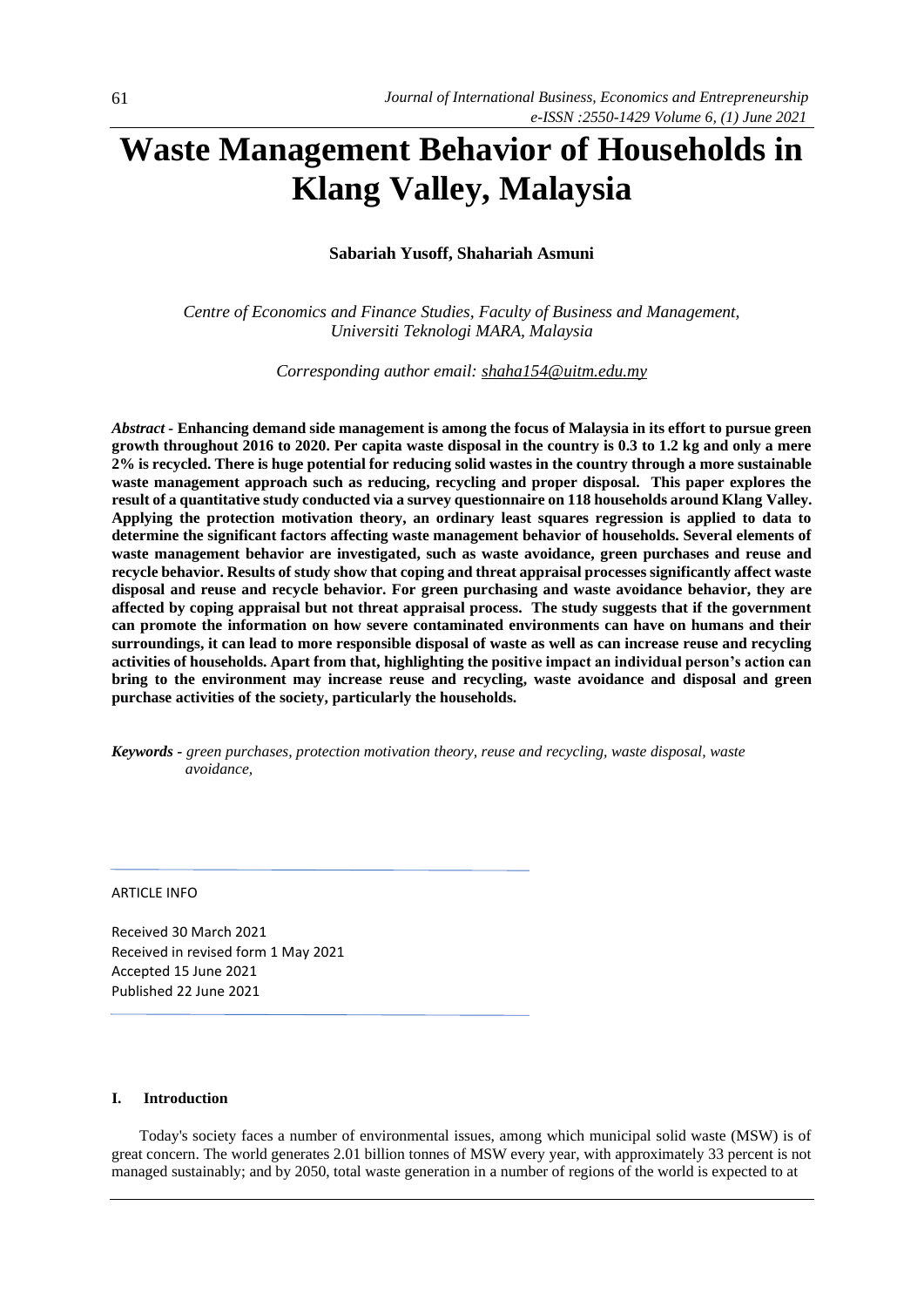least double (Kaza et al., 2018). In 2016, 5 percent of global greenhouse gas emissions were contributed by solid untreated open landfills (Kaza et al., 2018). Enhancing demand side management is among the focus of Malaysia in its effort to pursue green growth throughout 2016 to 2020 (Ministry of Economic Affairs, 2015). For managing municipal waste, this means more

sustainable consumption and waste management by consumers. The variety of wastes generated has contributed to various environmental problems including rising greenhouse gases and toxic leachate from landfills. Malaysian households produce 18,000 tons of household daily where daily per capita waste disposal is 0.8-1.2 kg and only 2.0% is recycled (Fauziah et al, 2004).

The national solid waste management policy in Malaysia aims to establish a holistic and integrated solid waste management that protects public health and conserves the environment. This is to be done based on a waste management hierarchy that gives priority to waste reduction via reduce-reuse-recycle, waste treatment and final disposal (Ministry of Housing and Local Government, 2017). There is in fact huge potential for reducing solid wastes in the country through a more sustainable waste management approach such as reducing, recycling and proper disposal.

Regarding the willingness to recycle, Teo (2016), revealed two distinct types of behaviors namely proactive and reactive behaviors where willingness to recycle differed across the two groups. The behavior of the proactive group was significantly influenced by recycling benefits and convenience to recycling facilities while only habitual recycling was significant for the reactive group. Another important factor that would enhance awareness on environmental conservation, as discovered by Ahmad et al (2020), is an application of green marketing concept where the eco-packaging and environmental advertisement significantly influenced consumer purchasing behavior.

In addressing social problems such as waste management through research, the Protection Motivation Theory (PMT) is a suitable theoretical framework to utilize (Wescott et al, 2017). The PMT describes how individuals are motivated to react in a protective way towards a perceived threat (Rogers, 1975). The PMT has been applied in various studies, such as for predicting the adoption of protective technologies (Chenowich et al, 2009; Woon et al, 2005) and determining pro-environmental behavior such as waste and water management and recycling (Janmaimool, 2017; Liu et al, 2018). In Janmaimool (2017), the PMT model applies the ordinary least squares regression to estimate the behavior.

This study proposes a model that predicts sustainable waste management behaviors using the PMT. The behavior under study follows a hierarchy of sustainable waste management behavior -- waste avoidance, green purchases, reuse and recycle and waste disposal. While PMT has been used for many environmental studies, literature illustrating its use for predicting waste management behavior, especially for specific waste management behavior is scant. This study attempts to model such behavior for the Klang Valley area in Malaysia using the framework developed in Janmaimool (2017).

## **II. Literature Review**

The protection motivation theory (PMT) was originally founded by Rogers (1975) to help understand fear appeals and how people cope with them. This theory suggests that there are four factors that influence a person's intentions to safeguard him from any harmful or threatening event. The factors are (i) the perceived severity of a threatening event, (ii) the perceived probability of the occurrence, or vulnerability, (iii) the efficacy of the recommended preventive behavior, and (iv) the perceived [self-efficacy.](https://en.wikipedia.org/wiki/Self_efficacy)

Protection motivation arises from the threat appraisal and coping appraisal. The threat appraisal assesses the severity of the situation and the coping appraisal is how an individual responds to the situation. The coping appraisal, which consists of response efficacy and self-efficacy, focuses on the adaptive responses. It determines the ability of a person to cope with a threat. The PMT and its two components of threat appraisal and coping appraisal have been commonly applied mainly in health-related issues to study the behavior of people involved in unhealthy lifestyles such as smoking, drug abuse and alcoholism. For instance, threat appraisal and coping appraisal were applied in a study on cancer survivors (McGinty et al., 2012), pandemic flu (Teasdale et al., 2012), athlete' coping styles (Dias et al., 2012), treatment for infertility (Benyamini et al., 2004), healthy eating behavior (McKinley, 2009) and many other health-related problems including mental illness.

Besides health-related studies, many researchers have also applied the PMT in other fields of study and it has proved to be effective. For example, employing the PMT in the study of usage of illegal software, it was found that self-efficacy and response efficacy has a significant relationship with the behavioral intention of Generation Z's intention to comply with educational software anti-piracy laws (Miraja et al., 2007). This is also supported in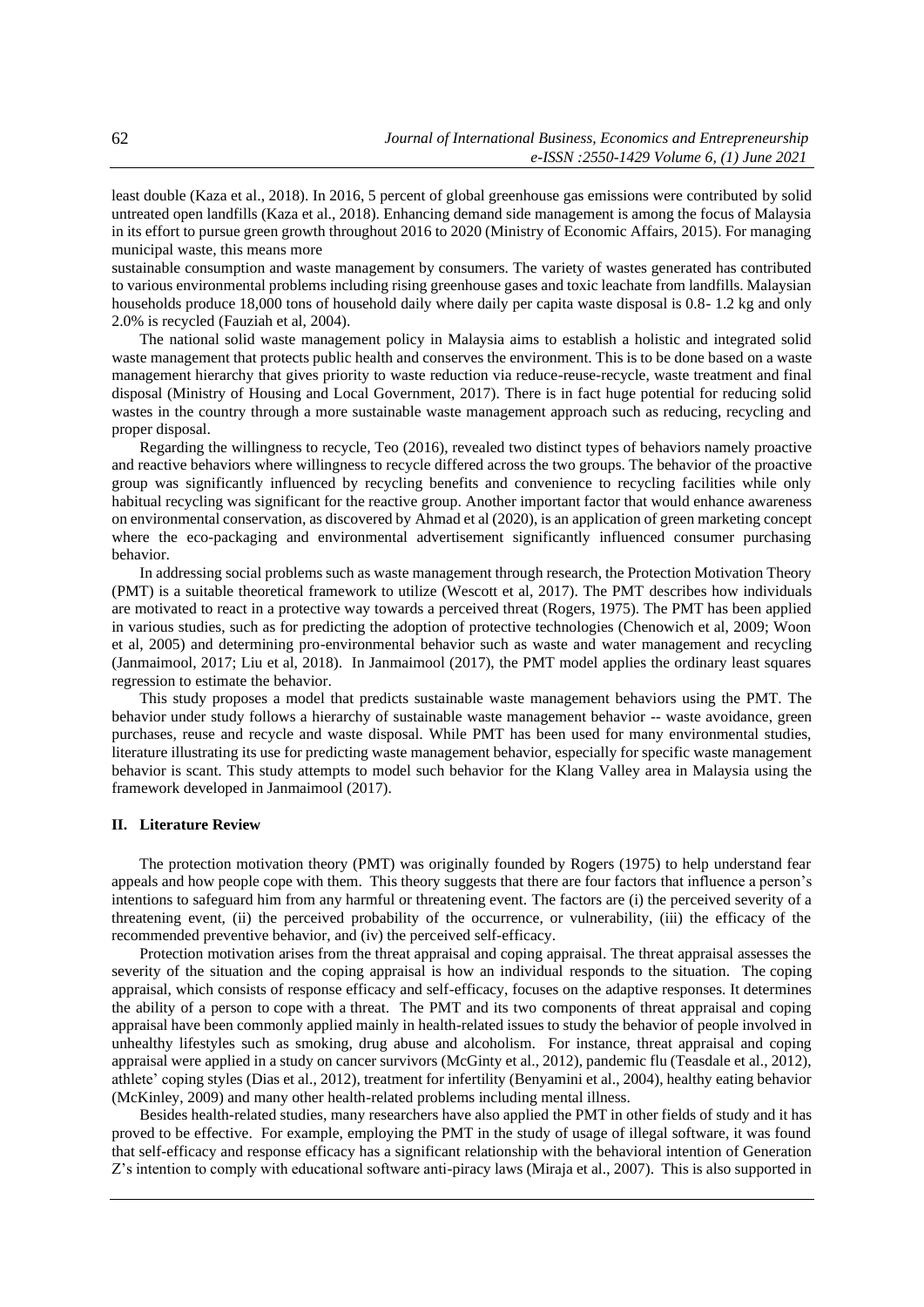a tourism study by Wang et al. (2019), who found that both threat and coping appraisals can enhance travelers' protection motivations, which in turn affect their actual behaviors. There are also various other fields of study that employ the PMT (Martin et al., 2007; Burns et al., 2017; Ireland, 2011).

The application of PMT in the study of environmental problems is equally significant. There is a growing concern over many environmental problems especially on ozone depletion, greenhouse effect and global warming, deforestation, loss of biodiversity and disposal of waste. For instance, PMT was used in predicting the American and Korean students' intentions to engage in behaviors that can help mitigate climate change (Kim et al., 2013). The results indicate that one's attitude toward the prevention of climate change, perceived severity of climate change, response efficacy, and self-efficacy regarding climate change prevention were significant predictors of one's intentions to engage in pro-environmental behaviors. The PMT was also applied in many other studies (Rainear & Christensen, 2017; Bockarjova & Steg, 2014; Lam, 2015; Cismaru, 2011; Horng, 2014).

 In waste management, numerous studies with or without the application of PMT have been conducted with the final aim to create pro-environmental behaviors among individuals of all ages. For example, a study by Xiao et al. (2017) found that the influencing factors behind public participation in waste management were poorly understood in China and that citizen knowledge and social motivation are the more influential factors than institutional factors. Another study also found that structural contexts (eg. recycling system) as well as cultural factors influence the extent to which people engage in waste management (Mintz et al., 2019).

Meanwhile, Janmaimool, (2017) has applied the PMT to examine individuals' engagement in sustainable waste management behaviors (SWMBs). The SWMBs include waste avoidance, green purchasing, reuse and recycle, and waste disposal. The study found that respondents' self-efficacy could explain all types of SWMBs. Nevertheless, response efficacy was not a significant predictor of all behaviors. People's perceived severity of adverse consequences caused by pollutants could significantly explain their waste disposal and reuse and recycle behaviors, and the perceived probability of being impacted by pollutants could explain only reuse and recycling behaviors.

In the Malaysian perspective, many studies have also been done in the waste management although the application of PMT is rather limited. These studies include the challenges in waste management (Behzad et al., 2011), waste minimization using composting (Bashir et al., 2018), waste management in construction industry (Begum et al. 2009) and many others. Because the PMT is a useful framework to understand and predict what motivates people to change their behavior, it is applied in this study to predict sustainable waste management behaviors. It is hoped that this study will provide scholars and policymakers with significant insights into promoting sustainable waste management.

# **III. Study Methodology**

### **Research model and instruments**

This study proposes a model that predicts sustainable waste management behaviors using the PMT. The behavior under study follows the hierarchy of sustainable waste management behavior: waste avoidance, green purchases, reuse and recycle and finally waste disposal and maintains the two main predictors of the PMT model – threat appraisal and coping appraisal. The overall and specific dependent variables under study are expected to show positive relationship with threat and coping appraisals.

Information pertaining to threat appraisal, coping appraisal and the relevant environmental behavior in the PMT framework was obtained using quantitative approach. A survey questionnaire was set, in which statements are used to obtain responses for the dependent and independent variables. The study closely followed statement sets observed in Janmaipool (2017), which examined waste management behavior using PMT.

The dependent variable is the engagement level in sustainable waste management behavior, which is represented by 4 types of behavior namely waste avoidance, green purchases, reuse and recycle and waste disposal. Each behavior is explained using 2 item questions with responses measured in 5-point Likert scale measurement from never to regularly.

Independent variables are threat and coping appraisals. Threat appraisal is represented by perceived severity of adverse consequences of waste pollution and perceived probability of receiving impact from waste pollution. For threat appraisal, questions asked are "How severely can pollutants from wastes affect humans?" and "What is the possibility that pollutants will impact you?". Coping appraisal is measured for self-efficacy and response efficacy. For coping appraisal, questions asked are "Is it possible to change your behavior into sustainable waste management behavior?" and "Can a single person's action contribute to better environmental quality?". All statements representing both appraisals require 5-point Likert scale responses from low to high.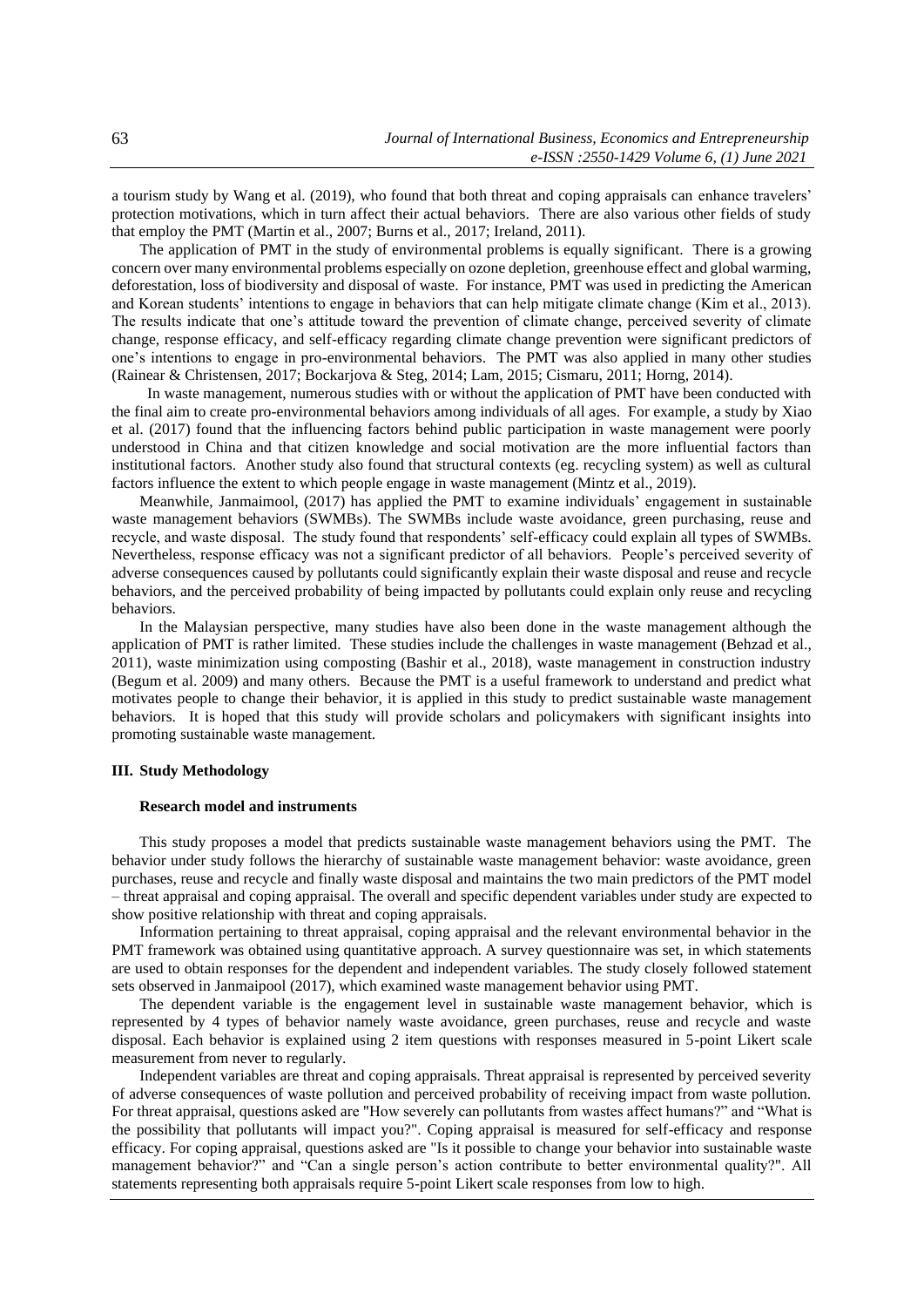Data collected were analyzed for descriptive analysis and processed using linear regression.

#### **Survey and respondents**

In order to obtain data, a survey was administered via Google Form using a convenience sampling method. A total of 119 survey responses were collected during late 2019. Respondents are residing in Klang Valley. The respondents were largely well educated as 67% of the 119 respondents have college degrees and 35% have diplomas. Most of the respondents (76 respondents or 63.9%) were of age 24 or less. Around 20.2% were of age 24 to 34 and the remaining were those between 35 to 64 years old.

Respondents were categorized into several income groups based on the B40-M40-T20 categories set by the government. During the time of study, the B40 group were people in the population who had gross monthly income of less than RM3680, which was gross household earning of less than RM3860. A total of 62 people (or 52.1%) of respondents fell into this category. While 32.8% (or 39 respondents) earned gross household income between RM3860 and RM8319 (the M40 income group) and the remaining 15.1% of respondents were earning more than RM8320 (the T20 income group).

In terms of where respondents reside, 55.6% of respondents were from urban areas, and the remaining were from suburban (27.7%) and rural (16%). This is a good approximation of the Klang Valley population as most of the Klang Valley areas are urban areas. In terms of religion which can loosely represent race, data is skewed towards the Malay samples as 94.1% are Muslims. Data is also skewed towards the female gender, as 79% of the respondents were females.

#### **IV. Regression outcome**

Multiple linear regression output shows that coping and threat appraisal play a role in determining sustainable waste management behavior of households. However, specific waste management practices are found to be related to specific types of appraisal.

For instance, the ways households dispose of waste are significantly affected by both coping and threat appraisals. This means that households do regard environmental pollution as a threat to human health and they believe that actions of individuals can improve environmental quality. Table 2 shows the outcome of an OLS regression with goodness of fit measured by Adjusted R-squared of 0.334. This value of adjusted R-squared is reasonable given that the study uses a cross-sectional design. In table 2, coping and threat appraisals are both strongly significant in determining waste disposal behavior (with p-value = 0.004 for coping appraisal and p-vaue  $= 0.002$  for threat appraisal.

|                  | coeff | S <sub>1</sub> g | $R-$<br>squared | Adjusted R-<br>squared | F-value | $F-sig$ | DW    | VIF   |
|------------------|-------|------------------|-----------------|------------------------|---------|---------|-------|-------|
| Coping appraisal | 0.305 | 0.004            |                 |                        |         |         |       | 1.891 |
| Threat appraisal | 0.326 | 0.002            |                 |                        |         |         |       | 1.891 |
| Constant         | 0.98  | 0.001            |                 |                        |         |         |       |       |
| Model summary    |       |                  | 0.345           | 0.334                  | 30.527  | 0.000   | 1.913 |       |

Table 2: Predictors of waste disposal behavior

Apart from waste disposal behavior, green purchasing behavior is found to be significantly affected by coping appraisal (p-value = 0.001). The green purchase questions asked relate to avoiding the purchase of food packaged in environmentally damaging packages. It also relates to purchasing environmentally friendly products such as organic products, biodegradable products and returnable containers and using safe carrier bags. The regression model (table 3) shows goodness of fit of R-square of 0.235, which is acceptable for a cross sectional study. Result shows that coping appraisal is strongly significant (at  $p$ -value  $= 0.01$ ) in determining green purchase behavior. For instance, when one believes that he or she is able to allocate time and effort towards identifying and/or obtaining green products, it is very likely that they will make green purchase decisions.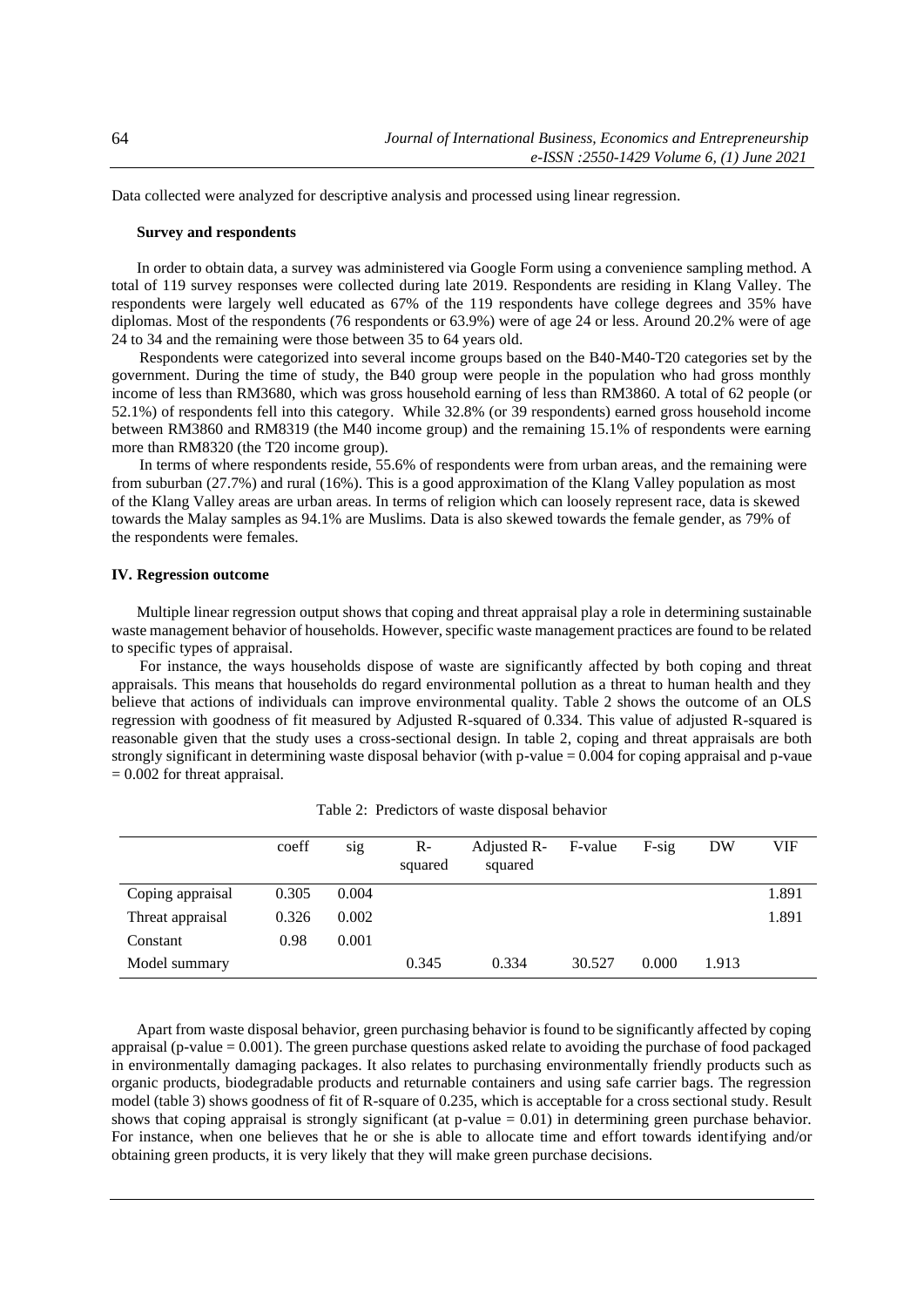|                  | coeff | sig   | R-square | Adjusted<br>R-square | F-value | $F-sig$ | DW    | VIF   |
|------------------|-------|-------|----------|----------------------|---------|---------|-------|-------|
| Coping appraisal | 0.354 | 0.001 |          |                      |         |         |       | 1.891 |
| Threat appraisal | 0.103 | 0.295 |          |                      |         |         |       | 1.891 |
| Constant         | 1.339 | 0.000 |          |                      |         |         |       |       |
| Model summary    |       |       | 0.235    | 0.222                | 17.794  | 0.000   | 2.255 |       |

Table 3: Predictors of green purchase behavior

Waste avoidance is another element being analyzed. It is found (table 4) that coping behavior is significant (p-value = 0.000) in determining waste avoidance behavior. Questions that relate to waste avoidance are refusing a plastic carrier bag during shopping and using reusable containers instead of single-use ones. It shows that when a person believes that households can make a difference in maintaining environmental quality through his or her actions, it can lead to waste avoidance. The waste avoidance model is acceptable with goodness of fit that is Rsquare of 0.224.

Table 4: Predictors of waste avoidance behavior

|                  | coeff | sig   | $R-$<br>square | Adjusted R-<br>square | F-value | $F-sig$ | DW    | VIF   |
|------------------|-------|-------|----------------|-----------------------|---------|---------|-------|-------|
| Coping appraisal | 0.434 | 0.000 |                |                       |         |         |       | 1.891 |
| Threat appraisal | 0.047 | 0.668 |                |                       |         |         |       | 1.891 |
| Constant         | 1.418 | 0.000 |                |                       |         |         |       |       |
| Model summary    |       |       | 0.224          | 0.211                 | 16.787  | 0.000   | 1.891 |       |

Reuse and recycle is another component of sustainable waste management behavior. It is found (table 5) that both coping and threat appraisals are significant (at 99% significance level) in determining reuse and recycle behavior. Model has a good fit with an R-square value of 0.389. This indicates that in order to increase reuse and recycle of potential waste materials, households need to feel that pollutants caused by improperly disposed waste can affect human health. Reuse and recycling will also increase with the belief that individuals can contribute to improvement of environmental quality and the person can change his or her behavior to be more sustainable.

Table 5: Predictors of reuse and recycle behavior

|                  | coeff | sig   | $R-$<br>square | Adjusted R-<br>square | F-value | $F-sig$ | DW    | VIF   |
|------------------|-------|-------|----------------|-----------------------|---------|---------|-------|-------|
| Coping appraisal | 0.355 | 0.001 |                |                       |         |         |       | 1.891 |
| Threat appraisal | 0.345 | 0.001 |                |                       |         |         |       | 1.891 |
| Constant         | 0.935 | 0.002 |                |                       |         |         |       |       |
| Model summary    |       |       | 0.389          | 0.385                 | 37.938  | 0.000   | 1.928 |       |

Overall, it is found that coping and threat appraisals can affect reuse and recycle as well as waste disposal behavior. As for green purchases and waste avoidance behaviors, they are affected by coping appraisal and not threat appraisal.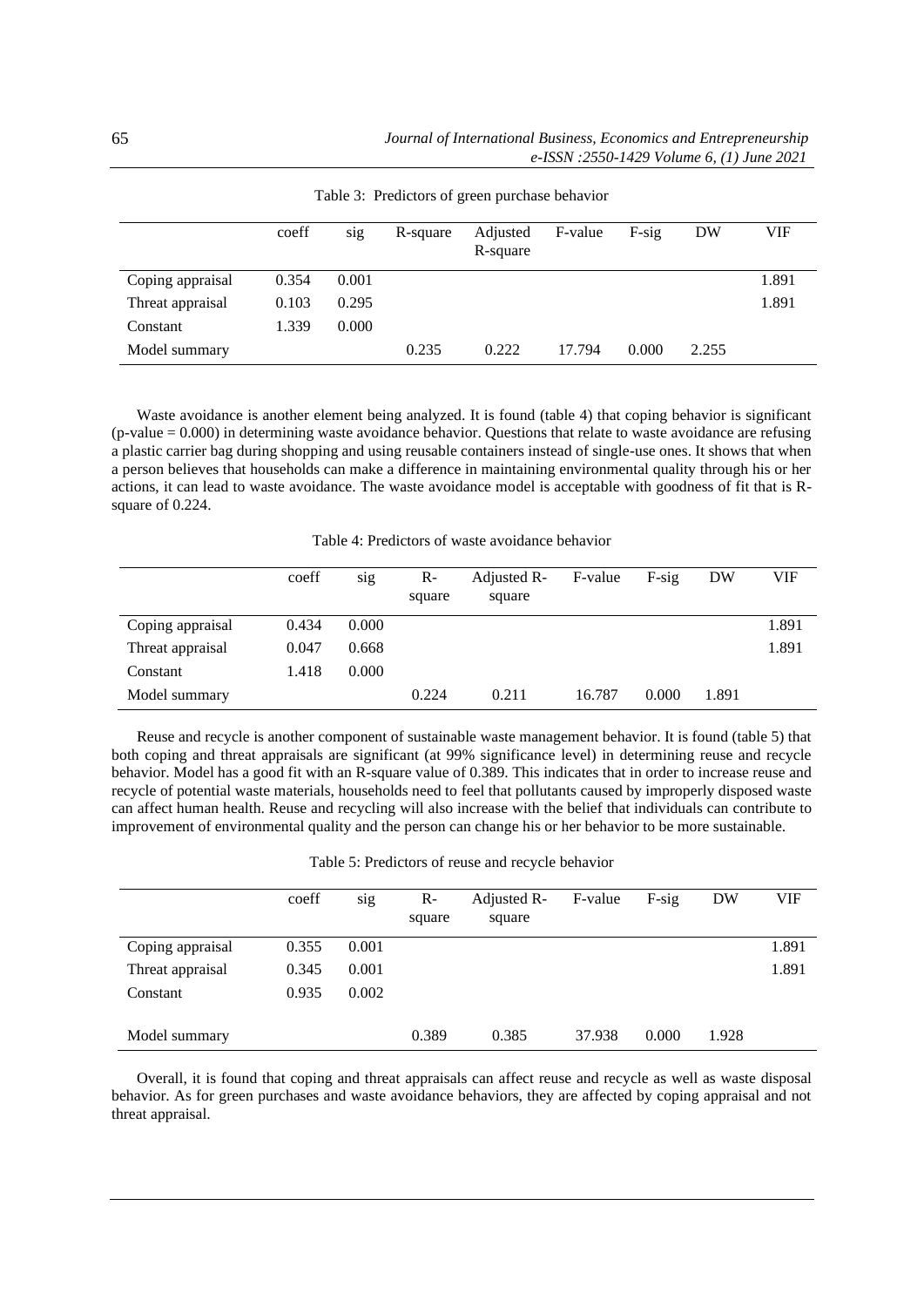# **V. Conclusion**

The study suggests that if the government can promote the information on how severe the impact of contaminated environments can have on humans and their surroundings, it can lead to more responsible disposal of waste as well as increase reuse and recycling activities of households. Apart from that, highlighting on the positive impact an individual person's action can bring to the environment may increase reuse and recycling, encourage waste avoidance and better waste disposal as well as more green purchase activities of the society, particularly the households.

# **Acknowledgments**

This paper was earlier presented at the 9<sup>th</sup> IIMS International Conference at Hanoi, Vietnam. The study was supported by the Faculty of Business Management (FBM), UiTM via Faculty Research Grant [Project code: 600-IRMI 5/3DDF (FPP) (014/2019)].

## **References**

- Ahmad, N., Ghazali, N., Abdullah, M. F., Nordin, R., Nasir, I. N. M., Farid, N. M. (2020). Green Marketing and its Effect on Consumers' Purchase Behaviour: An Empirical Analysis. *Journal of International Business, Economics and Entrepreneurship*, 5(2), 46-55.
- Bashir, M. J. K., Tao, G. H., Abu Amr, S. S., & Tan, K. W. (2018). Public concerns and behaviors towards solid waste minimization using composting in Kampar district, Malaysia. *Global NEST Journal*, *20*(2), 316- 323.
- Begum, R. A., Siwar, C., Pereira, J. J., & Jaafar, A. H. (2009). Attitude and behavioral factors in waste management in the construction industry of Malaysia. *Resources, Conservation and Recycling*, *53*(6), 321-328.
- Behzad, N., Ahmad, R., Saied, P., Elmira, S., & Bin, M. M. (2011). Challenges of solid waste management in Malaysia. *Research Journal of Chemistry and Environment*, *15*(2), 597-600.
- Benyamini, Y., Gozlan, M., & Kokia, E. (2004). On the self-regulation of a health threat: Cognitions, coping, and emotions among women undergoing treatment for infertility. *Cognitive Therapy and Research*, *28*(5), 577-592.
- Bockarjova, M., & Steg, L. (2014). Can Protection Motivation Theory predict pro-environmental behavior? Explaining the adoption of electric vehicles in the Netherlands. *Global environmental change*, *28*, 276- 288.
- Burns, A. J., Posey, C., Roberts, T. L., & Lowry, P. B. (2017). Examining the relationship of organizational insiders' psychological capital with information security threat and coping appraisals. *Computers in Human Behavior*, *68*, 190-209.
- Chenoweth, T., Minch, R., & Gattiker, T. (2009, January). Application of protection motivation theory to adoption of protective technologies. In *2009 42nd Hawaii International Conference on System Sciences* (pp. 1- 10). IEEE.
- Cismaru, M., Cismaru, R., Ono, T., & Nelson, K. (2011). "Act on climate change": an application of protection motivation theory. *Social Marketing Quarterly*, *17*(3), 62-84.
- Dias, C., Cruz, J. F., & Fonseca, A. M. (2012). The relationship between multidimensional competitive anxiety, cognitive threat appraisal, and coping strategies: A multi-sport study. *International Journal of Sport and Exercise Psychology*, *10*(1), 52-65.
- Fauziah, S. H., Simon, C., & Agamuthu, P. (2004). Municipal solid waste management in Malaysia-Possibility of improvement. *Malaysian Journal of Science*, *23*(2), 61-70.
- Horng, J. S., Hu, M. L. M., Teng, C. C. C., & Lin, L. (2014). Energy saving and carbon reduction behaviors in tourism–a perception study of Asian visitors from a protection motivation theory perspective. *Asia Pacific Journal of Tourism Research*, *19*(6), 721-735.
- Ireland, J. L. (2011). The importance of coping, threat appraisal, and beliefs in understanding and responding to fear of victimization: Applications to a male prisoner sample. *Law and human behavior*, *35*(4), 306-315.
- Janmaimool, P. (2017). Application of protection motivation theory to investigate sustainable waste management behaviors. *Sustainability*, *9*(7), 1079.
- Kaza, S., Yao, L., Bhada-Tata, P. & Van Woerden, F. (2018). *What a waste 2.0: A global snapshot of solid waste management to 2050.* World Bank Group: Washington DC.